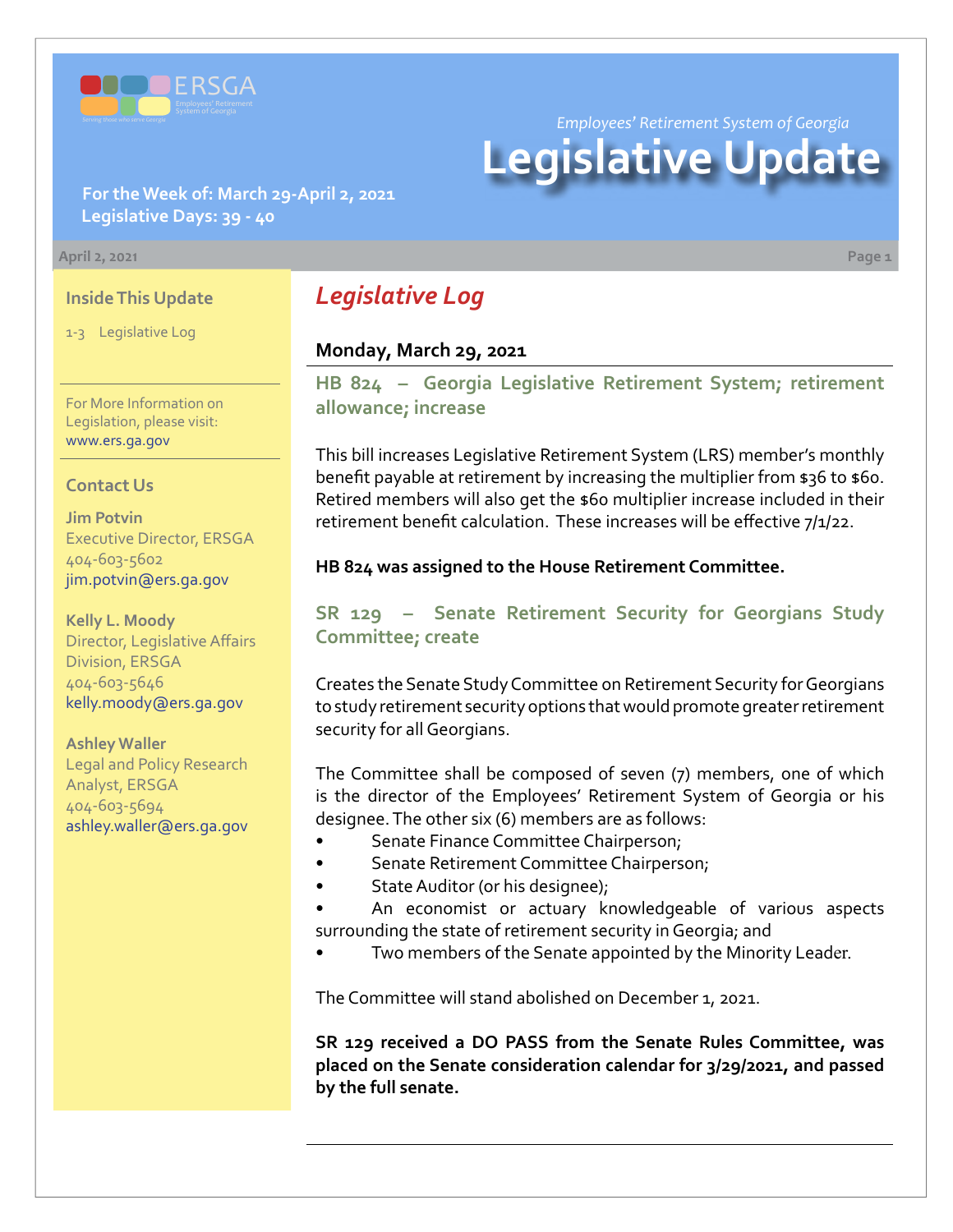# *Legislative Log (continued)*

### **Tuesday, March 30, 2021**

No retirement bills were considered.

## **Wednesday, March 31, 2021**

## **[HB 838](https://www.legis.ga.gov/legislation/60801) – [Georgia Legislative Retirement System; define certain terms; provide for a new form](https://www.legis.ga.gov/legislation/60801)  of retirement allowance**

This bill increases the monthly retirement benefit available to certain LRS members who served at least two (2) years as Speaker of the House of Representatives so that such members would receive 38% of his or her "average monthly salary," which would be effective July 1, 2022.

This legislation also defines "Average Monthly Salary" to mean the average of the monthly salary of a member during the 24 consecutive months of membership service producing the highest such average. Additionally, "Monthly Salary" is defined to mean the full rate of the total combined regular monthly salary, not including any per diems, allowances, or expense reimbursements payable to a member, plus any additional regular monthly salary payable to the member pursuant to resolution adopted by the General Assembly.

#### **HB 838 was assigned to the House Retirement Committee.**

## **[HB 845](https://www.legis.ga.gov/legislation/60861) – [Georgia Legislative Retirement System; employee contributions; change certain](https://www.legis.ga.gov/legislation/60861)  provisions**

This bill increases Legislative Retirement System (LRS) member's monthly benefit payable at retirement by increasing the multiplier from \$36 to \$50. LRS member contributions will also increase to 9.5% of monthly salary. Retired members will also get the \$50 multiplier increase included in their retirement benefit calculation. These increases will be effective 7/1/22.

This legislation also defines "Average Monthly Salary" to mean the average of the monthly salary of a member during the 24 consecutive months of membership service producing the highest such average. Additionally, "Monthly Salary" is defined to mean the full rate of the total combined regular monthly salary, not including any per diems, allowances, or expense reimbursements payable to a member, plus any additional regular monthly salary payable to the member pursuant to resolution adopted by the General Assembly. "Term of office" is also defined in this bill as the period of time beginning when an individual receives his or her commission as a member of the General Assembly from the Secretary of State, which commission is issued in accordance to law until the second Monday in January of the next off-numbered year.